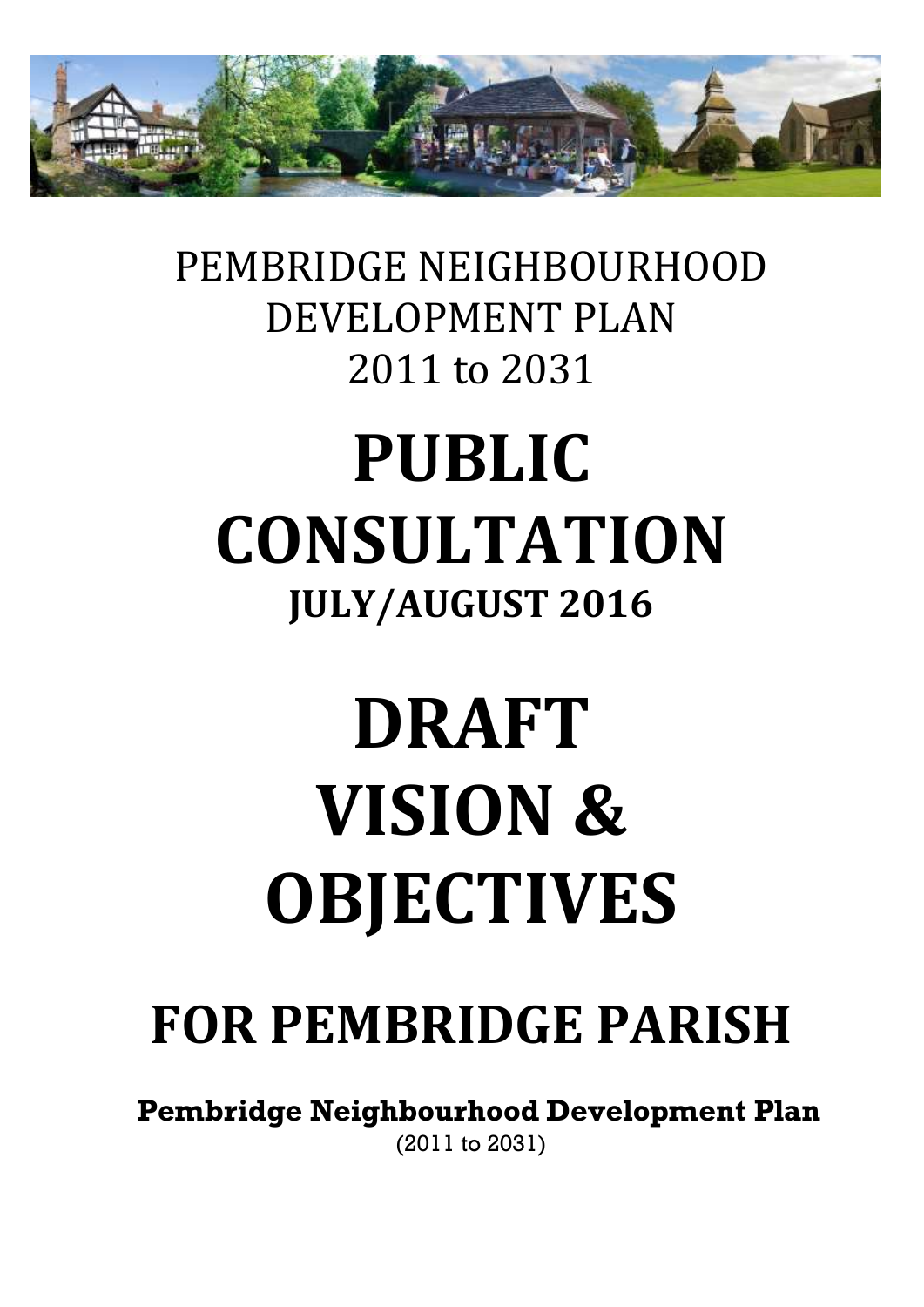

## **CONSULTATION: DRAFT VISION & OBJECTIVES**

#### **WHAT IS THE PEMBRIDGE NEIGHBOURHOOD DEVELOPMENT PLAN?**

Neighbourhood Development Plans (NDPs) contain planning policies and proposals specific to each local area. These policies form the basis for decisions about where and how development should take place, including housing, employment/enterprise, open spaces, community facilities and other land uses. Within the framework set by National and County Council planning policy, a Neighbourhood Development Plan will allow the community of Pembridge greater influence over planning decisions.

#### **WHAT IS THE PURPOSE OF THIS CONSULTATION?**

We would like to get your feedback on the draft vision and emerging objectives and criteria, which are being developed by the Pembridge Neighbourhood Plan Steering Group - based on what the community have said so far (in residents' surveys in September 2014).

The draft Vision and Objectives outline possible forms of development, and set out some of the protections and criteria that may be needed to deliver growth.

Your views are important so that we can produce a Pembridge Neighbourhood Development Plan which has community support. Your continued input will also be required for the formal consultation of the final version, and finally your mandate through a referendum vote.

#### **WHAT WE WOULD LIKE YOU TO DO:**

**1.Please read the display material (organised into themes).**

**2. Indicate your agreement or disagreement (and any suggested amendments or ideas), by filling in a feedback form.**

**Copies of the residents' surveys, on which these suggestions are mainly based, are available for you to refer to if needed.**

Any queries, please speak to a member of the Steering Group.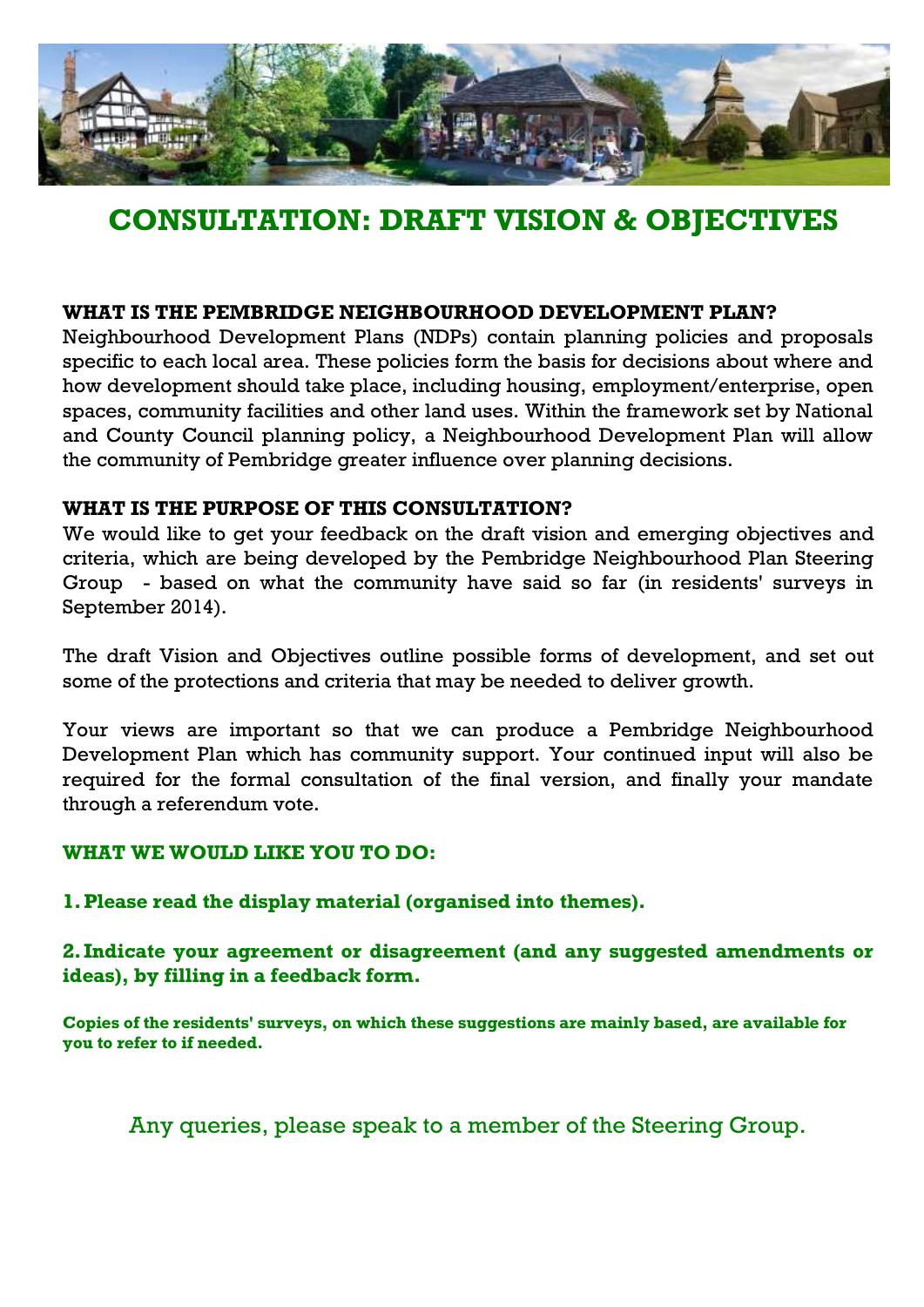

## **Vision**

## **Pembridge Neighbourhood Development Plan:**

"Pembridge is a vibrant rural community which wishes to flourish and retain its distinctive character comprising of historic buildings, other heritage assets and a unique environment - for the benefit of current and future generations."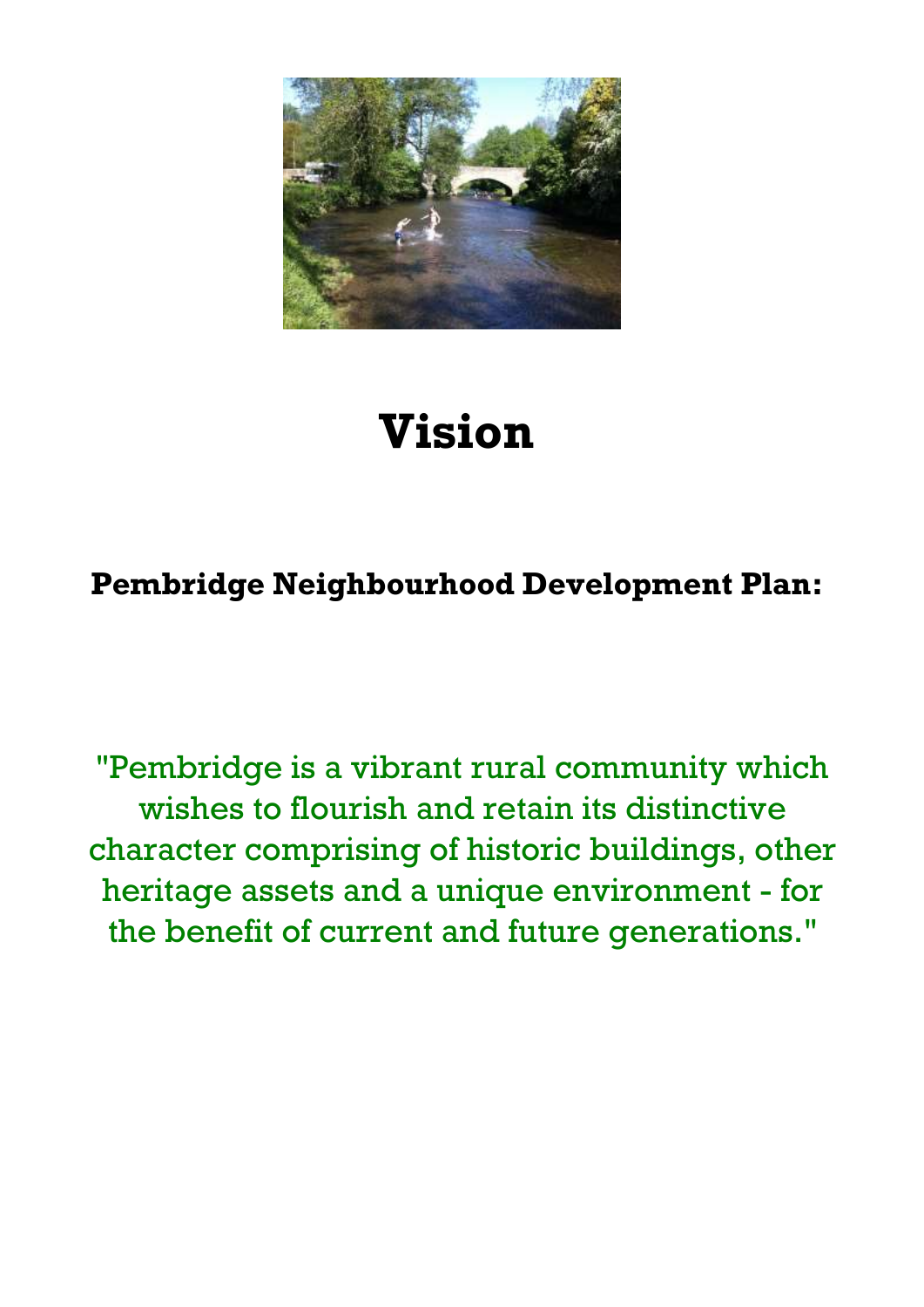## 1. Housing & Development

#### **Local Context**

Herefordshire Council's Core Strategy (the main planning policy document for the County) requires Pembridge Parish to accommodate 12% housing growth; so the minimum number of new homes that need to be built here between 2011 and 2031 is 55. We have to write a plan that can deliver this as a minimum - we can't change the target percentage as Herefordshire Council determined this figure.

#### **What people said in the Parish survey:**

- 50% of residents in the survey said the housing growth target was about right for Pembridge. 22% said it was too much and 17% said it was not enough.
- Most residents would prefer small developments of no more than 5 houses in several different locations.
- 61% of respondents would support 'open market' homes; 37% would support 'low cost market' housing and 34% 'shared ownership'.
- Residents would prefer detached or semi-detached homes, but overall there was support for a diverse range of housing options.
- The most important factors for any new development were: the visual appearance of the developments, the protection or enhancement of existing features and the ability of the infrastructure to cope with new houses.

## **Proposed Objectives for Housing Development:**

- 1. To provide a variety of housing and development opportunities to meet the needs of a wide range of potential occupants, to support our existing services and facilities and contribute positively to our vibrant and mixed community.
- 2. To ensure that the visual effect of all development proposals enhance the unique character of the parish and protect our landscape and historic environment.
- 3. To encourage exemplary design and high standards in all elements of a development proposal – to reflect and enhance our historic environment and unique local distinctiveness.
- 4. To ensure that all development is based upon sound sustainability principles (ecological, social and economic).

*If these objectives are supported the Steering Group will begin to write specific planning policies to help deliver housing growth in line with the objectives above.*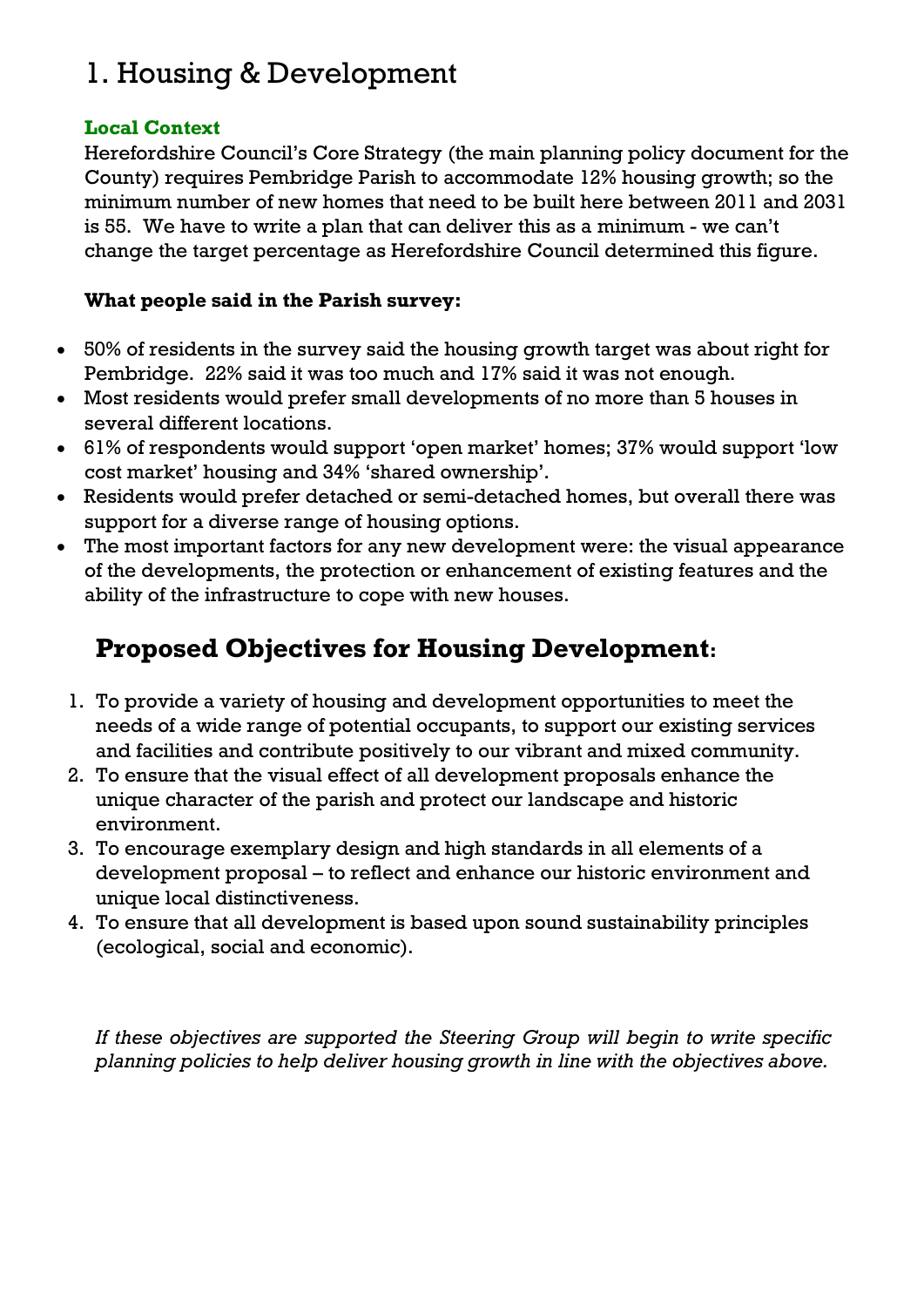### **Where new development might be best suited:**

#### **Local Context**



Planning guidance recommends that most new properties should ideally be located 'within or adjacent' to the existing built area of Pembridge (i.e. closest to facilities and services). There can be an allowance for 'rural windfalls' (dwellings in the wider parish); e.g. conversions of existing buildings, dwellings required for rural enterprise, and a very limited number of other types of housing.

In the survey there was no particular majority consensus about where development should be accommodated in Pembridge. Only a few potential development sites were brought forward by landowners for assessment or consideration.

Protecting our assets and maximising opportunities to enhance our Parish are important factors.

#### **Proposed approach for defining where development occurs:**

- 1. We will define a '*Village Settlement Boundary'* based upon the boundary previously identified in Herefordshire Unitary Development Plan (see maps).
- 2. We will identify areas that should be protected from development including the Millennium Meadow, School and Churchyard. Important views, Heritage Assets and significant natural features and landscapes will also be protected.
- 3. We will define *'Village Development Limits'* representing areas beyond which development cannot go - in order to protect the adjacent countryside.
- 4. We will specify criteria/policy against which potential development sites will be judged - to ensure any extensions to the village are sensitive and appropriate but can also provide opportunities for growth, enhancement and community benefit.
- 5. Larger potential development sites adjacent to the settlement boundary and within the 'Village Development Limits' - which are acceptable in all other planning terms - will have specific policies and criteria to ensure they contribute positively to the environment, reflect local circumstances and mitigate any harm. These criteria may relate to pedestrian safety, visual appearance, housing numbers and mix, community facilities, integration, infrastructure, phasing, sustainability or other issues that are relevant to each site.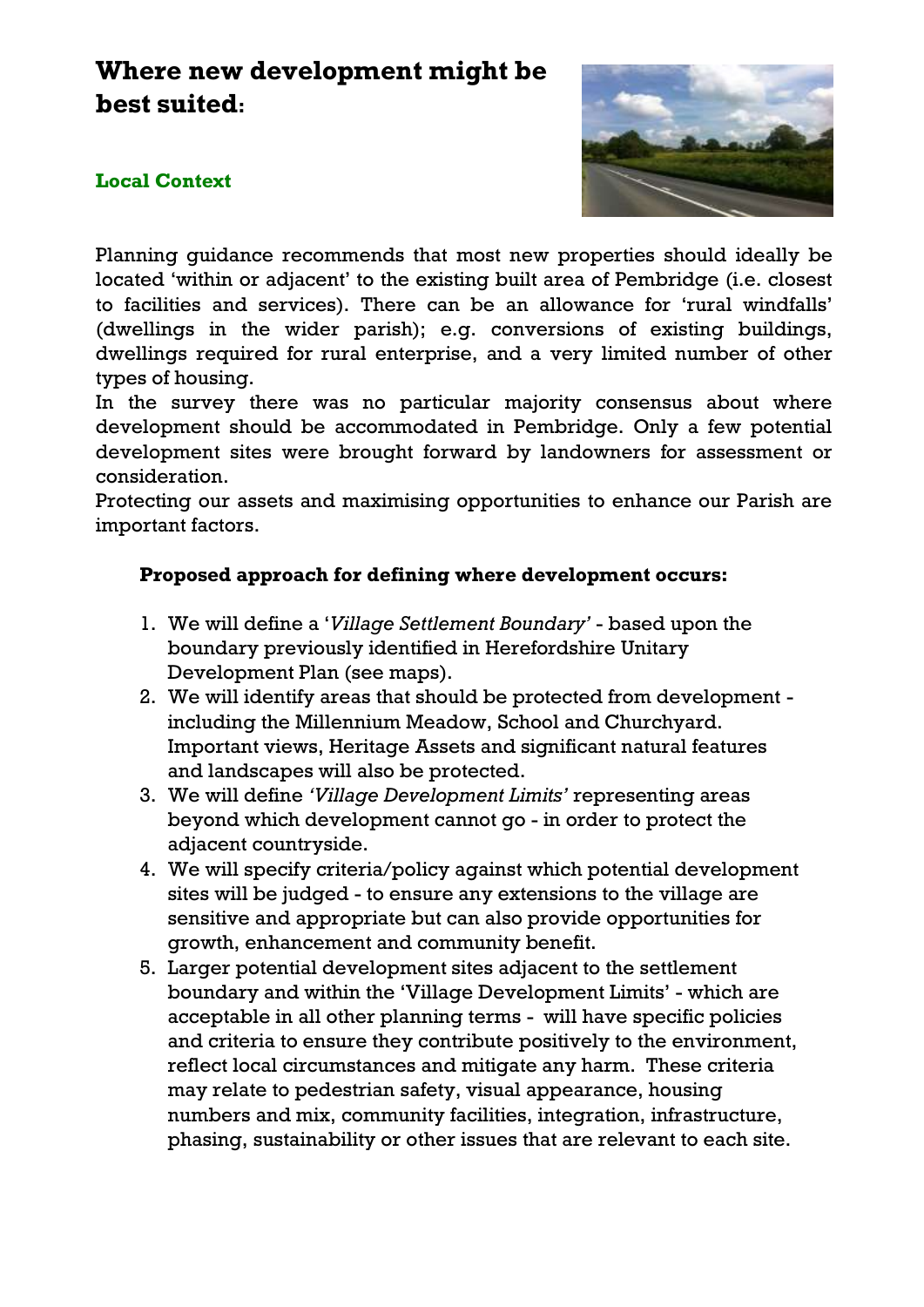## **Choosing Potential Housing Sites:**

#### Local Context

From the survey the majority of residents would prefer small developments of up to 5 dwellings on each site, with notable opposition to developments of 11 +



dwellings. However given Herefordshire Council's target of at least 55 new dwellings over the next 15 years and the lack of available development land, it may not be feasible to accommodate all the required growth on smaller schemes.

Residents expressed significant support for a range of environmental protections and the protection of natural and historic features (80% felt it was very important) and this has been a fundamental consideration throughout.

#### **Proposed criteria for acceptable development within Village Development Limits:**

- 1. Sites should fit sensitively into or against the village, its wider setting and surrounding landscape. Any opportunity to provide enhancement should be maximised.
- 2. Developments should positively contribute to the community, the existing built form, the wider area/landscape and also reflect our unique local distinctiveness.
- 3. Development proposals should not adversely affect historic or wildlife sites, natural features, existing facilities and amenities nor have a negative visual or ecological impact.
- 4. Vehicular access, pedestrian/cycle access and the capacity of the highway network should be adequate for the development proposed – or improvements should be provided by that development to ensure it is adequately connected.
- 5. Pedestrian and cycle movement should be a priority within each development. Adequate but discreet parking must be created – for residents and visitors. Footpaths and cycle ways should be retained, improved and created – especially where they provide connections to facilities and services.
- 6. New developments should not appear isolated, incongruous or detached from the current village form. Developments should be visually and psychologically connected to the existing community.
- 7. Development should not result in pollution or be vulnerable to pollution – in terms of noise, light, smell or other effects.
- 8. Appropriate services should be available or provided (such as sewerage, water supply, electricity and roads/pavements)

9. Sites should not flood or create the risk of flooding elsewhere.

*Additional criteria will be developed as the Plan progresses – to facilitate growth but ensure that we protect what is special and maximise all opportunities to the best advantage*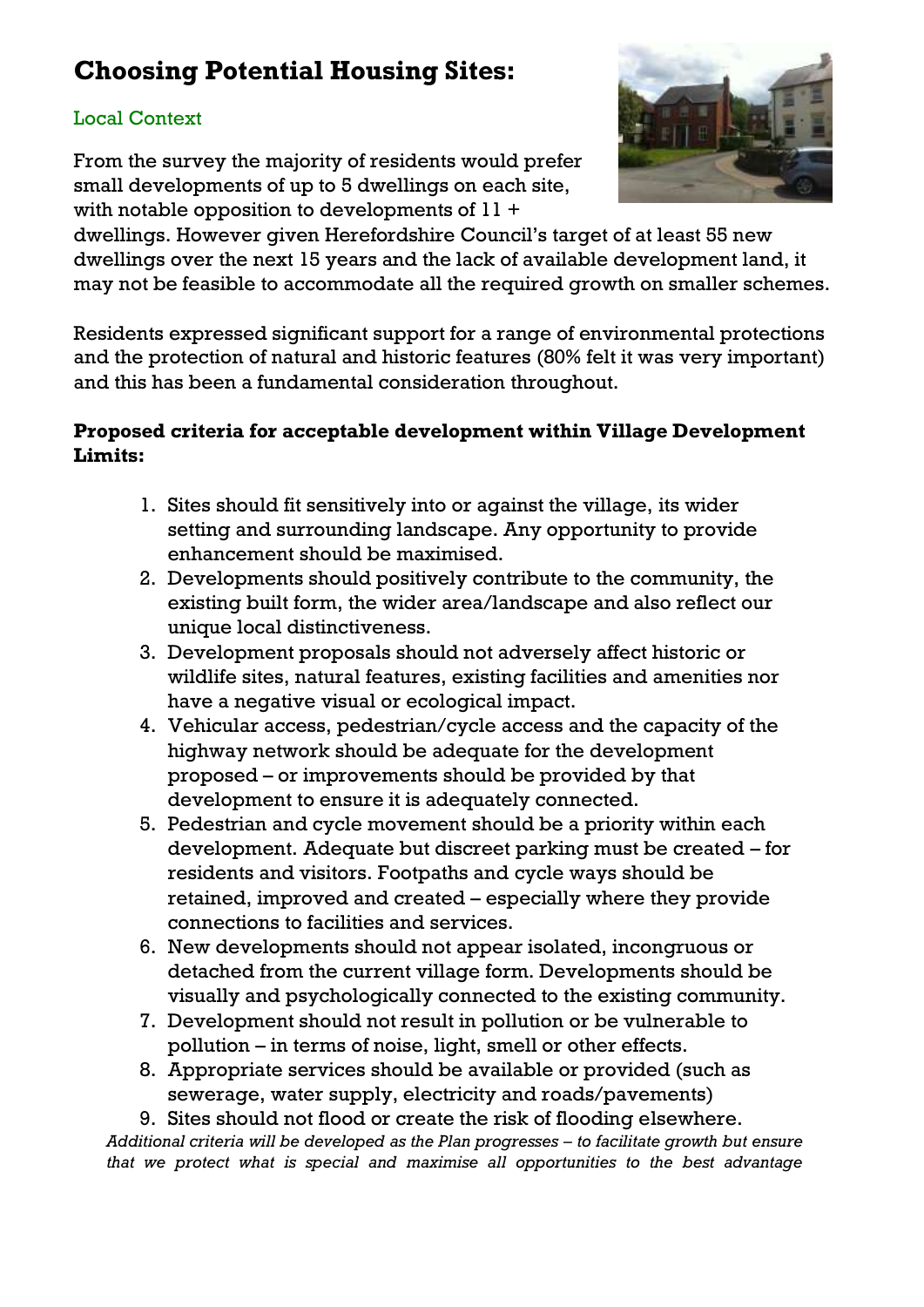## **Types of Housing:**

Based on what residents said in the survey our aim is to provide a range of housing across a variety of development sites, as close to the settlement boundary as possible. It is proposed that the following 'types' are supported:



- Family homes (2, 3 or 4 beds) principally detached and semidetached houses, and possibly terraced where appropriate.
- Some Affordable/Social Housing with a special emphasis upon 'low cost' homes that can be purchased outright or through part ownership but remain affordable in perpetuity.
- Self Build and Custom Home opportunities Due the large number of respondents who expressed a need Self built and individually commissioned homes will be specifically encouraged and supported (where they meet all other criteria) - on both single scheme developments and larger proposals.
- Homes for the elderly or infirm, possibly including sheltered housing and/or bungalows.
- Homes for those who need to live and work in the Parish.
- There was support for 'live/work' opportunities, so the provision of Live/Work dwellings (e.g. Homes with attached workspaces such as studios, offices and workshops) will be supported where required and evidenced by need.
- The general provision of larger 5+ bedroom homes was less popular in the survey so it is suggested that applications for larger homes would need to be considered on an individual basis.

## **Affordable/Social Housing**

A specific questionnaire was provided for those who may be eligible for Affordable Housing or a Housing Association property. Only one response was received.

In the main Parish survey 'social rent' tenures (homes provided by a Housing Association) were less popular than 'discounted market homes' and/or 'part ownership' options. Affordable Housing is normally approved and allocated with planning criteria based upon eligibility which may include for:

- those who live and/or work within the parish
- key worker housing
- people who provide support to /receive support from a close family member in the parish.

*Any Affordable Housing proposals in Pembridge Parish will be protected by criteria to ensure it remains available to those who are eligible (see above) and those in need of AH in the future. It's status as Affordable Housing should remain in perpetuity.*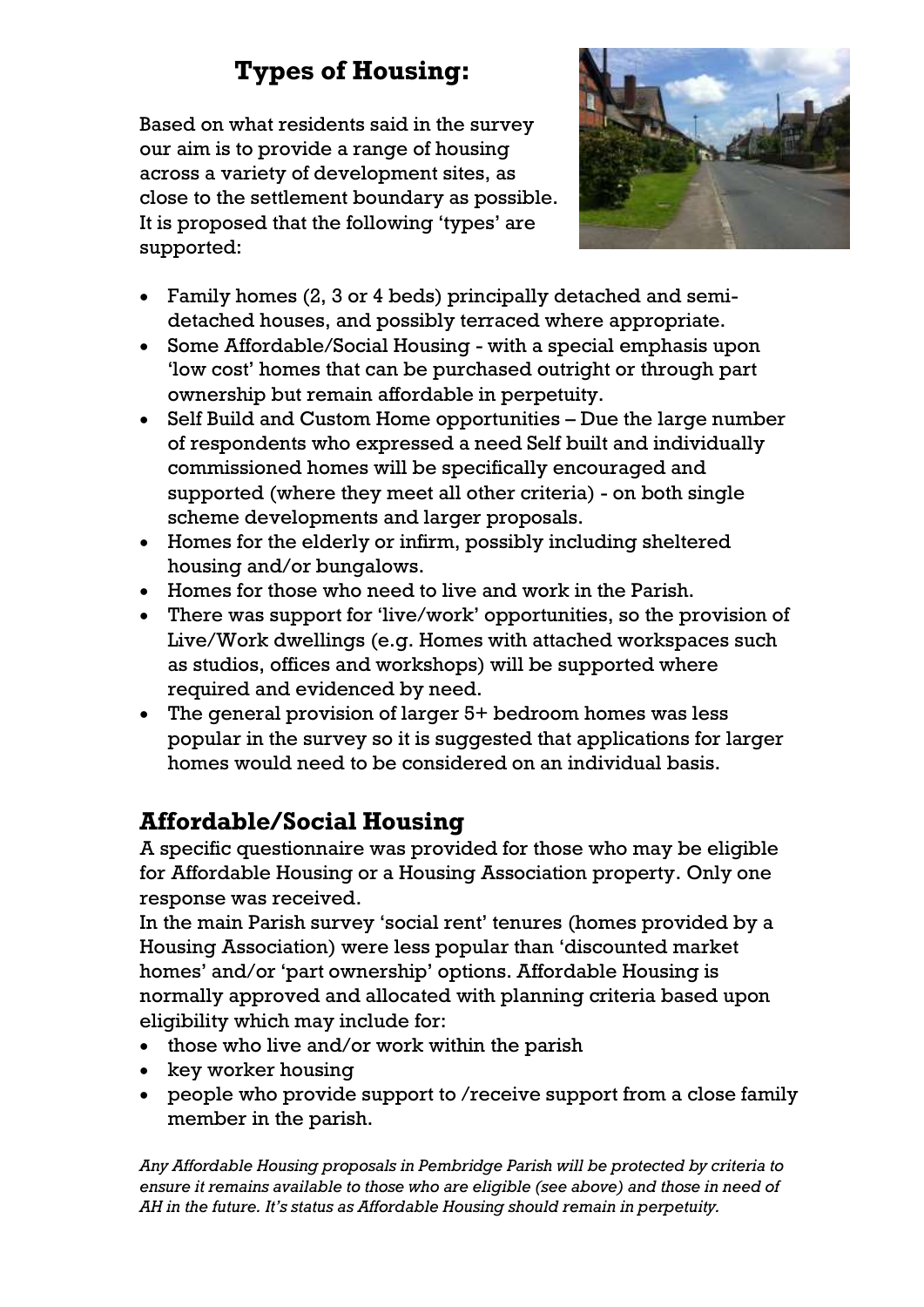### **Development Design Standards:**

Pembridge is nationally regarded for its unique built environment (including the Black and White Village trail, the detached Bell Tower, The Market Hall, numerous listed buildings etc.) – thousands visit every year to enjoy our buildings and the special heritage setting, which is both unique and valuable.

Consequently the Steering Group feel, endorsed by the survey results, that any development proposal should aim to positively contribute to this special circumstance and aim to meet very high design standards including:

- High quality building design and landscaping (78% considered this important)
- Housing styles (vernacular or contemporary) which expressly reflect our unique local distinctiveness - through the use of local materials, scale, proportions, features and detailing (70% considered important)
- Design should incorporate sustainable design features possibly including solar orientation, low embodied energy, low energy consumption, natural materials etc. (60% considered this important)

*Planning policies and design guidance will be produced to help landowners and developers reach high design standards.*

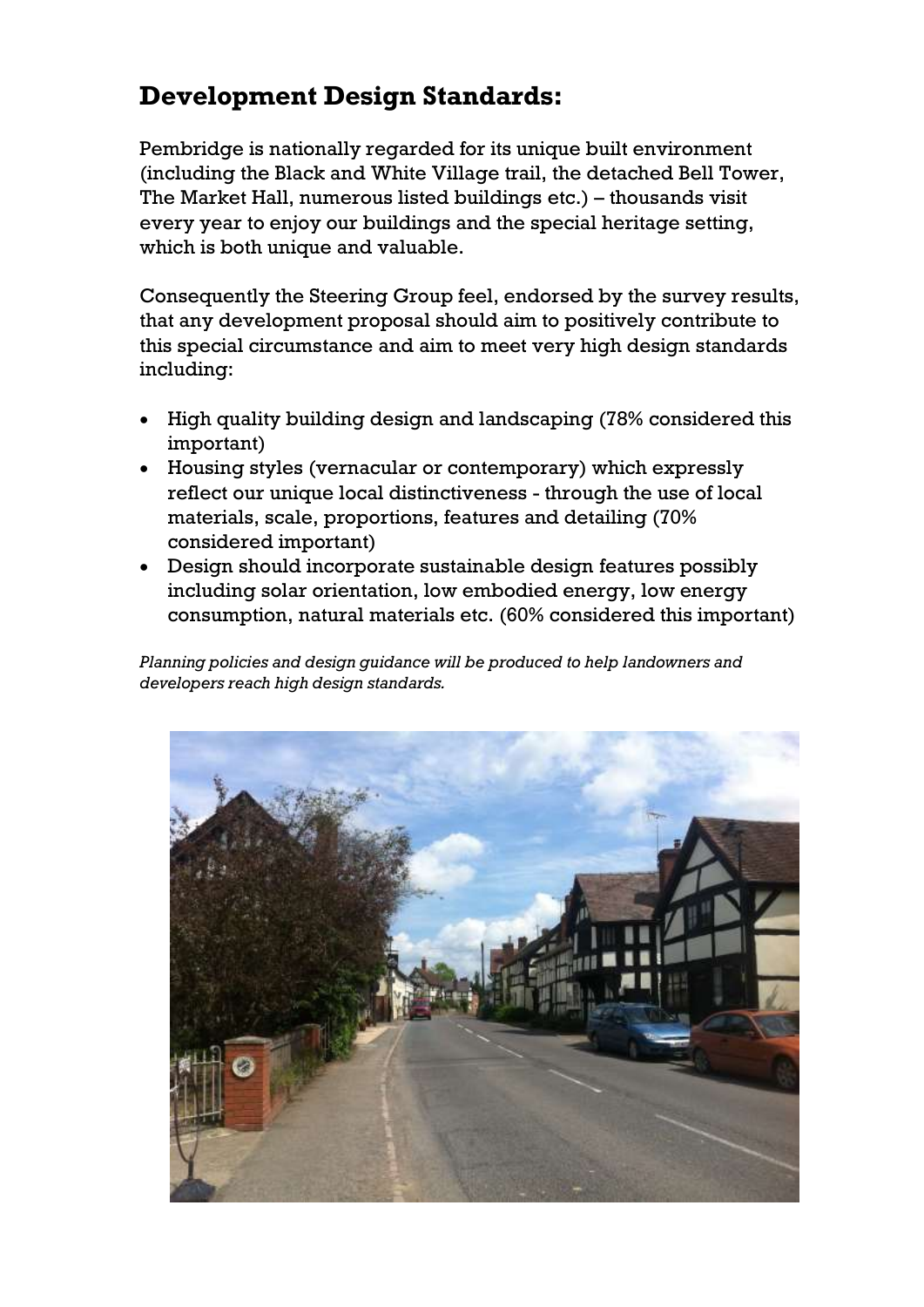## 2. Parish Environment, Character and Heritage



#### **Local Context**

There was strong support expressed for retaining and enhancing various natural and historic features, the relationship with the surrounding countryside and special views within and out of the Parish. The character of Pembridge Conservation Area and the unique environmental infrastructure is fundamental to the Neighbourhood Development Plan.

### **Policies will be proposed to cover the following environmental issues:**

- Safeguarding Pembridge Conservation Area and the associated Arrow Valley.
- Ensuring the capacity of the sewage treatment works is sufficient for the level of development.
- Protection and enhancement of all Biodiversity opportunities
- Enabling and improving countryside access and access to existing services
- Protection from flooding and pollution

#### **Proposed environmental criteria for all development proposals:**

The criteria will include emphasis on protecting and enhancing our overall character, landscape features, wildlife & natural areas, important trees, woodlands, orchards, river meadows, specific views, panoramic views & vistas, local green spaces, historic buildings, archaeological sites and important groups of buildings and spaces. The settings of important features and areas would also be covered.

**We have also developed a list of features, spaces, buildings and views which are important to our Parish. Further suggestions are welcome.**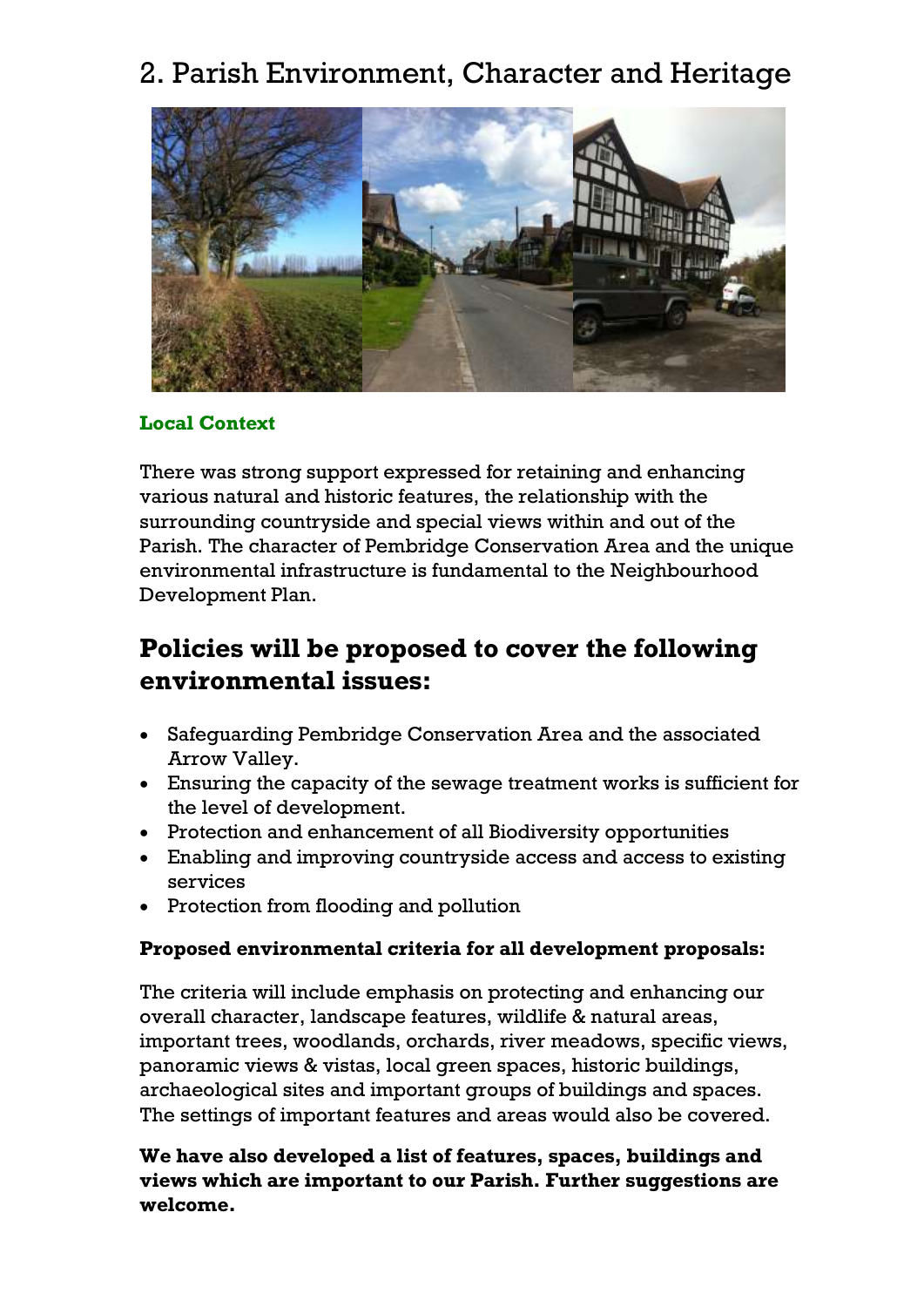## 3.Supporting Business and Rural Enterprise

#### **Local Context**

There is strong evidence that residents wish to support, establish or expand businesses within the Parish. A majority of survey respondents thought there



should be opportunities to enable more rural enterprises in general. Tourism, agriculturally based businesses including food and drink, local services and creative industries were all supported. However, there was less support for more 'industrial' enterprise such as warehousing or construction services. Infrastructure to support enterprise, such as improved broadband, better transport links and purpose built premises were all supported

## **Proposed objectives for local business development:**

To encourage and sustain the parish's new and existing businesses, especially the thriving self-employed sector, and to encourage smallscale business development as and where appropriate. Additionally, to ensure a suitable environment for Pembridge's larger businesses to flourish without compromising other Parish qualities.

The types of criteria we would like to include:

1. A presumption in favour of supporting business and enterprise in Pembridge Parish, in all its manifestations, through a "soft touch", "common-sense" approach.

2. Investment to provide efficient infrastructure to enable business to operate to modern standards.

3. A positive approach to the application of planning and conservation requirements for conversions of buildings to business or enterprise use.

4. All development must be achievable within the capacity of the existing local infrastructure at the time of proposal and must not have any anti-social impact or detrimental impact upon our setting or special character.

5. Proposals should be accompanied by a Traffic Assessment and Traffic Movement Plan showing that there will be no negative impact upon the village, Heritage Assets, or the general amenity of the parish.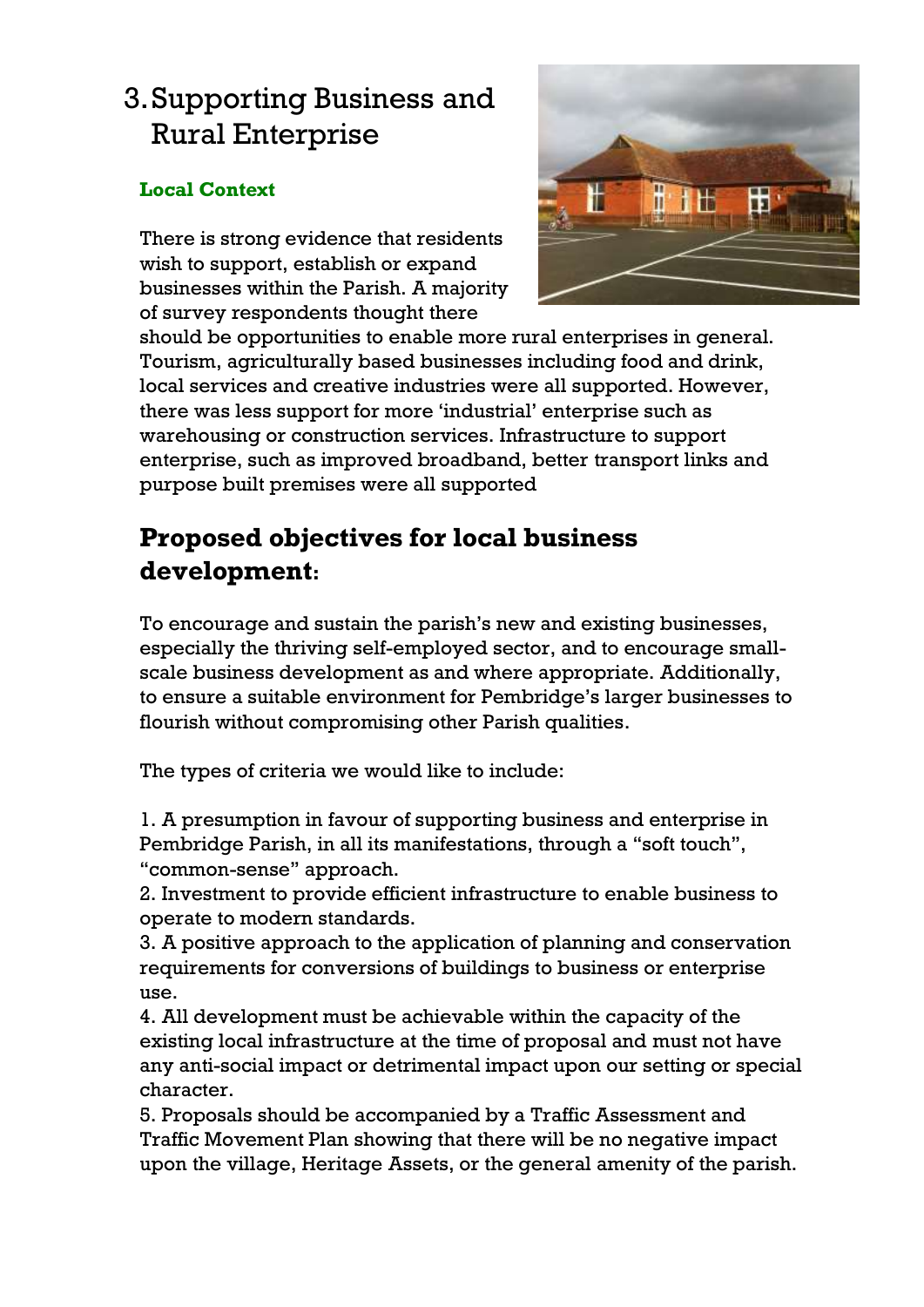## 4.Traffic and Transport



#### Local Context

77% of respondents to the residents' survey considered there was a problem with traffic in the Parish. A wide range of solutions and suggestions were put forward. The Parish Council have recently established a 'Traffic Forum' to discuss and investigate many of these.

## **Proposed objectives for Traffic &Transport:**

- 1. Address community concerns about the speed, type and amount of traffic through the village
- 2. Ensure that traffic generated by new development can be accommodated successfully and safely
- 3. Promote measures to make the roads safer for motorists, and especially pedestrians and cyclists.

In addition, we propose specific policies are included in the Plan such as:

- Development proposals will be supported if they have a positive impact on traffic amount and movement, if they enhance or improve highways & pavements, and if they do not directly increase the number of HGV movements through Pembridge.
- Proposals that increase HGV movements through the village will be resisted unless acceptable mitigation is proposed.
- Criteria will be set to ensure all new development (housing and enterprise) is designed to meet or exceed appropriate standards including for car parking, safeguarding pedestrians and cyclists, minimising the visual effects of roads/cars and is safe in highway terms.
- The location of the 30mph speed limit signs may need to be reconsidered and development proposals on the village periphery should consider this as a priority.
- A proposal for a bypass (or an appropriate alternative) that removes heavy goods vehicles from the village will be supported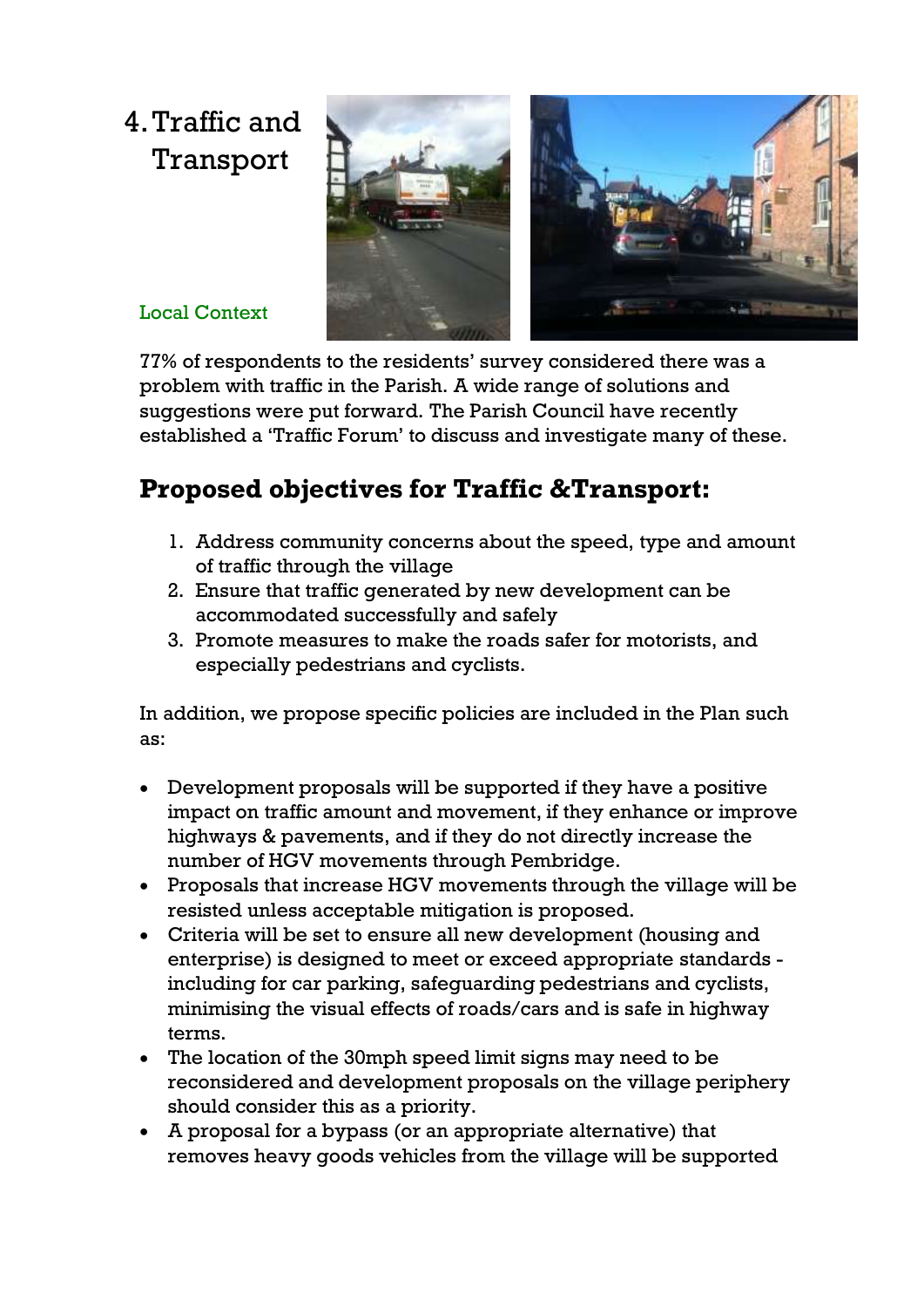## 5. Community Facilities, Amenities and Services

#### **Local Context**

Pembridge has an excellent range of services and community facilities: the



village hall, primary school, pre-school, church, public car park, public toilets, public houses, restaurants, tea rooms, beauty salon, hairdressers and shops. These are all highly valued and will be protected. A range of other services and facilities are also available within reasonable reach in Hereford, Kington and Leominster. New facilities and community services would be welcomed and supported. The residents' survey revealed that there are not enough facilities for young people.

There was strong support (93%) for protecting and enhancing existing recreation facilities, green spaces, play areas and other activities.

## **Proposed objectives for community facilities:**

- 1. Maintain and encourage new and existing community facilities and amenities for the benefit and enjoyment of all parishioners.
- 2. Ensure the physical facilities, amenities and services are adequate and are developed and expanded to meet the needs and future growth of the parish. Protect, enhance, provide and protect appropriate facilities for existing and potential activities (including through the use of the Community Infrastructure Levy).
- 3. Ensure the public services (in particular roads, water, sewage system, the bus service and broadband) are adequate and are developed in advance of future needs.
- 4. Give a high priority to the retention and support of businesses that provide important community services such public houses, shops and catering establishments. Improve communication & connectivity to parishioners to promote greater community involvement.
- 5. Protect public and local green spaces within the parish.
- 6. Seek improved access to services and facilities, particularly health and social care provision.

*Since the survey a group has been formed to advance proposals for a new/expanded play area and additional young people facilities together with an outdoor gym and community shelter on the Millennium Meadow. This proposal will be specifically supported in the Neighbourhood Development Plan.*

*In addition it is felt that new development may necessitate specific enhancements at The Village Hall – proposals that seek to address this issue will be supported if they also meet all other criteria and policy in the Plan.*